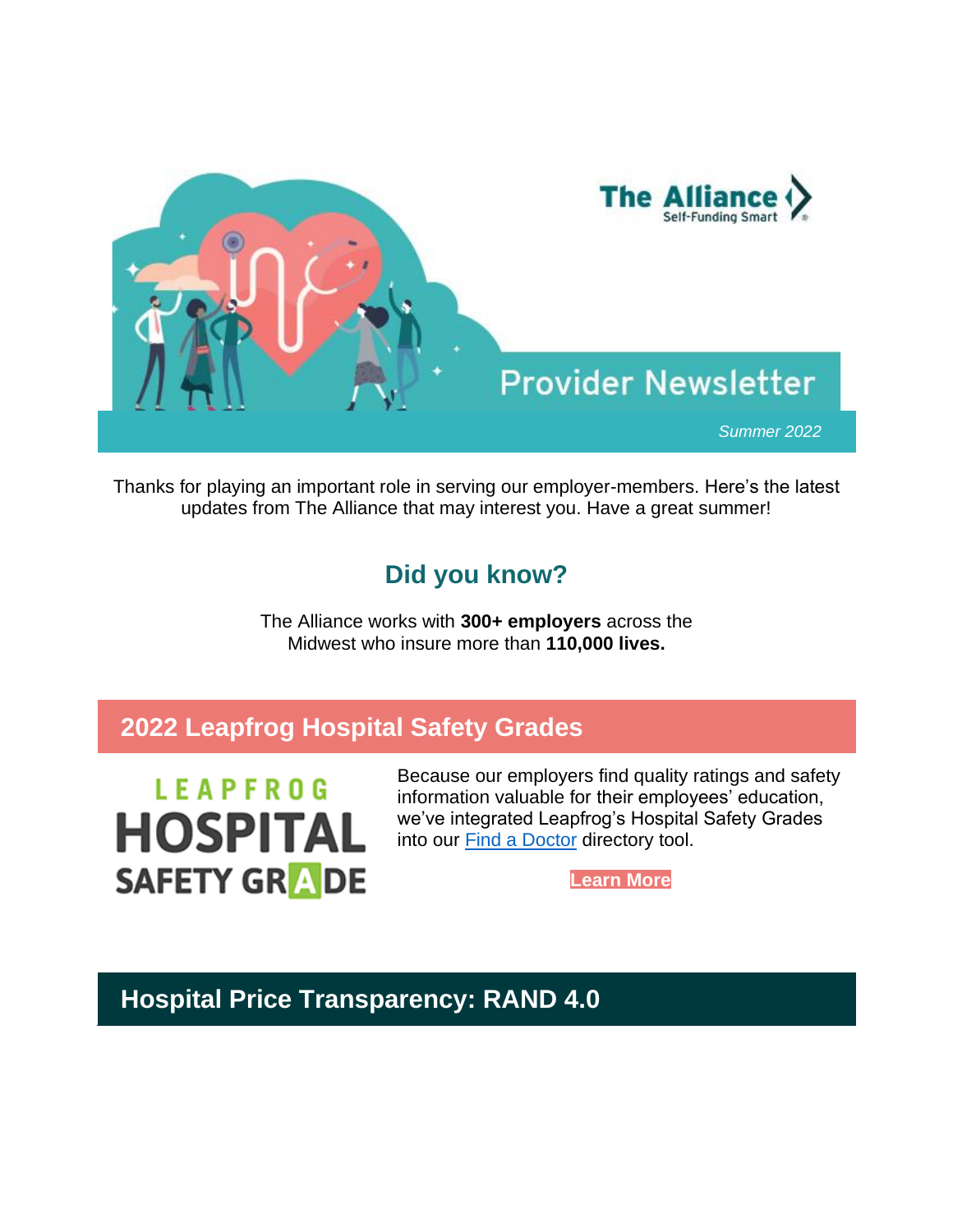

Health care prices at the hospital level are a hot topic for employers right now, and [RAND Corporation's Hospital Price](https://nam12.safelinks.protection.outlook.com/?url=http%3A%2F%2Fsend.the-alliance.org%2Flink.cfm%3Fr%3Dt1nVu6zhfyhdHlVQCxZuKw~~%26pe%3DLMjn-33g6_UbM09gKgGEeR4erEjyaFPewXz9QU9Sf0osDQPGhRqCu9C7Wfw9RKmhK_u0-_Njb3Jo2s0rhGL-Cw~~%26t%3D4ADqYxnnxvlMVOpvCSkjJQ~~&data=05%7C01%7Cashohoney%40the-alliance.org%7Cce479582124741fe85d308da4a321980%7Cb887508f1654468eb5f63fec959c408d%7C0%7C0%7C637903876316077911%7CUnknown%7CTWFpbGZsb3d8eyJWIjoiMC4wLjAwMDAiLCJQIjoiV2luMzIiLCJBTiI6Ik1haWwiLCJXVCI6Mn0%3D%7C3000%7C%7C%7C&sdata=QsHO2E3Q92IJlXTVMpTwS1y7bMwDSXE0YQD5QRoyq0U%3D&reserved=0)  [Transparency Study](https://nam12.safelinks.protection.outlook.com/?url=http%3A%2F%2Fsend.the-alliance.org%2Flink.cfm%3Fr%3Dt1nVu6zhfyhdHlVQCxZuKw~~%26pe%3DLMjn-33g6_UbM09gKgGEeR4erEjyaFPewXz9QU9Sf0osDQPGhRqCu9C7Wfw9RKmhK_u0-_Njb3Jo2s0rhGL-Cw~~%26t%3D4ADqYxnnxvlMVOpvCSkjJQ~~&data=05%7C01%7Cashohoney%40the-alliance.org%7Cce479582124741fe85d308da4a321980%7Cb887508f1654468eb5f63fec959c408d%7C0%7C0%7C637903876316077911%7CUnknown%7CTWFpbGZsb3d8eyJWIjoiMC4wLjAwMDAiLCJQIjoiV2luMzIiLCJBTiI6Ik1haWwiLCJXVCI6Mn0%3D%7C3000%7C%7C%7C&sdata=QsHO2E3Q92IJlXTVMpTwS1y7bMwDSXE0YQD5QRoyq0U%3D&reserved=0) showcases how much they're paying in comparison to Medicare. The study utilized data from more than 4,000 hospitals from 49 states between 2018-2020.

**[Learn More](https://nam12.safelinks.protection.outlook.com/?url=http%3A%2F%2Fsend.the-alliance.org%2Flink.cfm%3Fr%3Dt1nVu6zhfyhdHlVQCxZuKw~~%26pe%3D2sj9fPWAlKs6ivrclRMCP8x9xN6yQvviXJEDT86kFx3HOGdep07fxUh4dNDOJij3XFeeDGeiClqmzUTnTl-M6g~~%26t%3D4ADqYxnnxvlMVOpvCSkjJQ~~&data=05%7C01%7Cashohoney%40the-alliance.org%7Cce479582124741fe85d308da4a321980%7Cb887508f1654468eb5f63fec959c408d%7C0%7C0%7C637903876316077911%7CUnknown%7CTWFpbGZsb3d8eyJWIjoiMC4wLjAwMDAiLCJQIjoiV2luMzIiLCJBTiI6Ik1haWwiLCJXVCI6Mn0%3D%7C3000%7C%7C%7C&sdata=fbcmKq9rAisCy2RuEtJ5REVhb6HQXDIjVQDtj1E7EBo%3D&reserved=0)**

## **Employer-Patient Education**



### Webinar:

# **An Employer's Guide to Avoiding Out-of-Network Charges**

To help our employers educate their employees to take full advantage of our provider network, we hosted a webinar, *An Employer's Guide to Avoiding Out-of-Network Charges* to help steer more patients to in-network providers.

[Learn More](https://nam12.safelinks.protection.outlook.com/?url=http%3A%2F%2Fsend.the-alliance.org%2Flink.cfm%3Fr%3Dt1nVu6zhfyhdHlVQCxZuKw~~%26pe%3DLuFUBlS4maUua87hMGm9BF7GYAUCO4ye6OFVQ_NGdDo0tcJidzyGINeOqibLC9b81BZ_kWPGGke1B1Q0P0WENQ~~%26t%3D4ADqYxnnxvlMVOpvCSkjJQ~~&data=05%7C01%7Cashohoney%40the-alliance.org%7Cce479582124741fe85d308da4a321980%7Cb887508f1654468eb5f63fec959c408d%7C0%7C0%7C637903876316077911%7CUnknown%7CTWFpbGZsb3d8eyJWIjoiMC4wLjAwMDAiLCJQIjoiV2luMzIiLCJBTiI6Ik1haWwiLCJXVCI6Mn0%3D%7C3000%7C%7C%7C&sdata=csyoC8u5B222nFztdLHPxrh8Fze%2B7ER6SzQ7o%2BunHio%3D&reserved=0)

## **How Are We Doing?**

*Answer one question to let us know!*

**How likely is it that you would recommend The Alliance to a friend or colleague?**